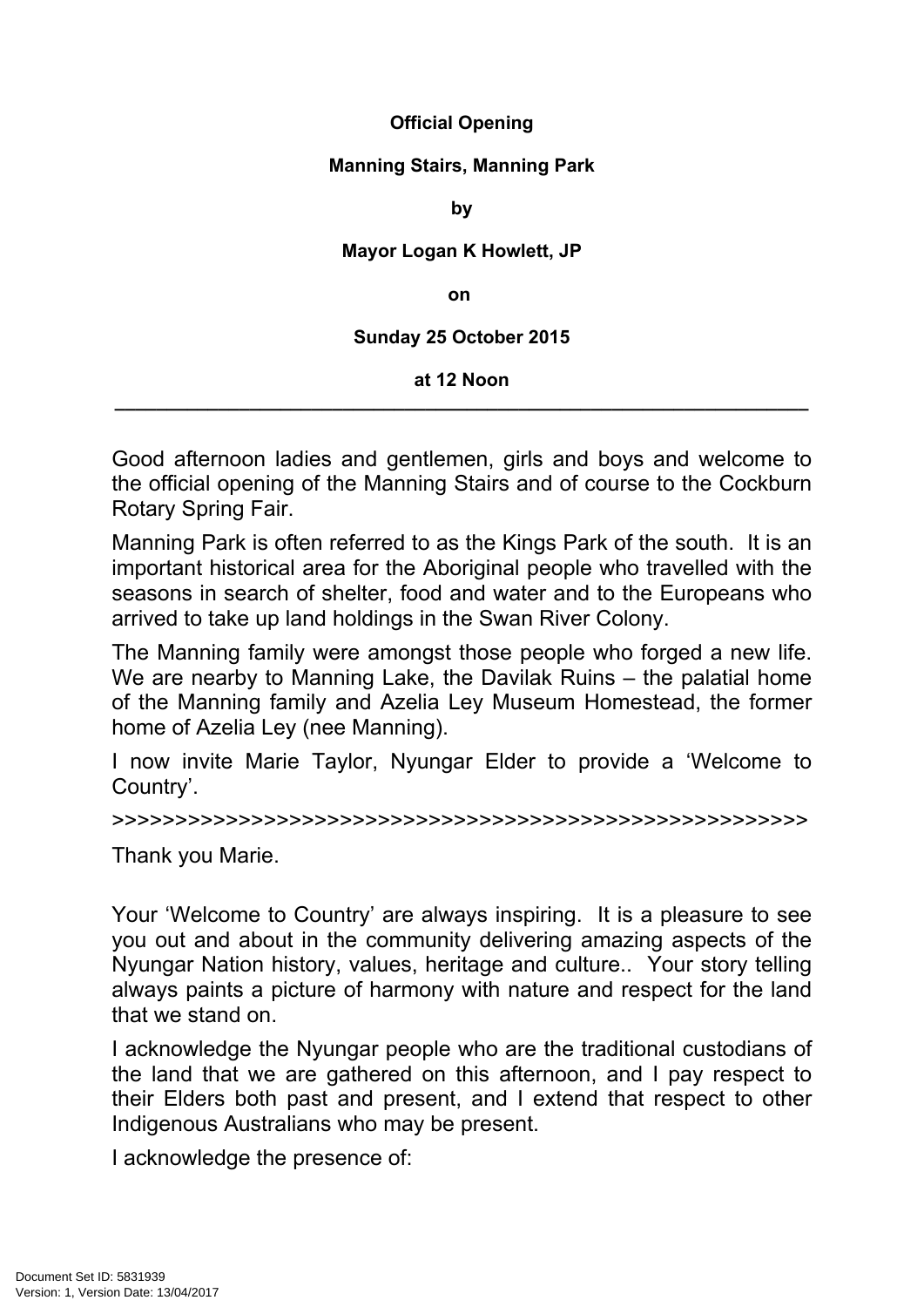- The Honourable Francis Logan, MLA, Member for Cockburn;
- Deputy Mayor Carol Reeve-Fowkes;
- Councillor Philip Eva, JP;
- Councillor Lyndsey Wetton;
- Councillor Bart Houwen;
- My wife Patricia;
- Mr Craig Moss, designer & builder of the Stairs.
- Mr Chris Beaton, Manager, Environmental Services and other members of staff here today;

The Manning Stairs were opened to the community in late August and the lookout at the top has recently been upgraded as well. The clever spiral design provides an opportunity to get even better views to the Darling Scarp and Cockburn Sound.

In those short few weeks, the Stairs have attracted hundreds of people on a daily basis and provided a very popular addition to this beautiful Park.

The City has received overwhelmingly positive feedback about the stairs and they are now in constant use. People tell me they enjoy both the climbing challenge and the chance to take in the spectacular views.

I'm pleased to say that vehicle access to the park is now available from 6am to 8pm until April, so there is plenty of time to use the stairs during the warmer weather.

The stairs have been designed to provide access to the ridge for a greater number of people. As you can see, there are no more than five stairs without a landing, and seats and rest areas have been provided as well as handrails on each side to allow for people of differing ages and abilities.

There are 192 steps in total - to put this into perspective, the famed Jacob's Ladder at Kings Park in Perth has 242 steps.

I congratulate all of our City staff members involved in this project. The stairs complete the Davilak trail circuit. A requirement for access to the top of the limestone ridge via this route was identified in the 2013 Trails Master Plan.

I also congratulate Craig Moss for the design and construction of the Manning Stairs. Craig was also responsible for the Eco Shark Barrier on Coogee Beach